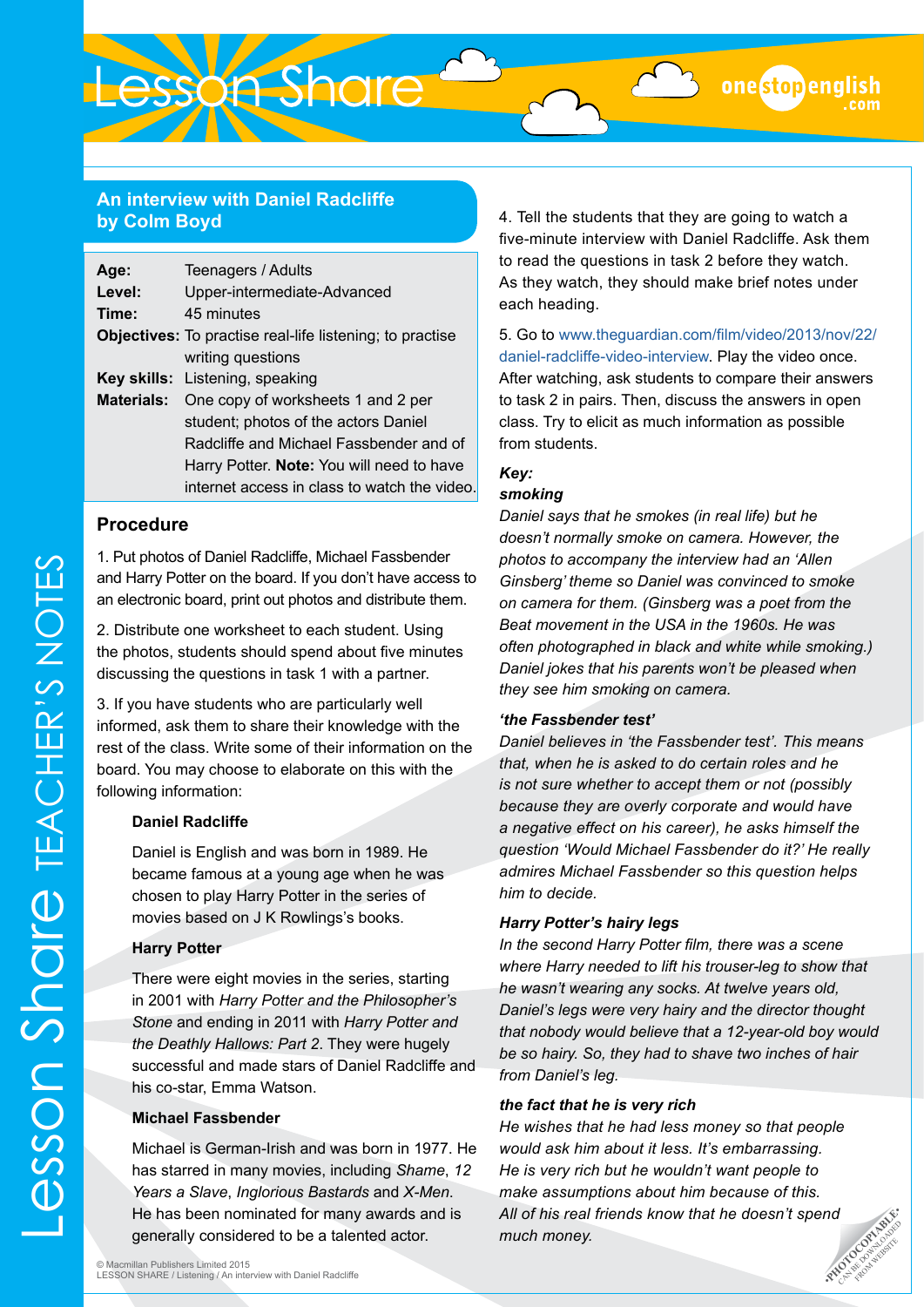6. Ask the students if they can remember any of the questions from the interview. Give them three minutes to work in pairs and try to write down some of the questions (see task 3 on the worksheet). After this, write some of their correct and incorrect questions on the board. For the incorrect questions, ask students to help you to correct them.

7. Tell the students that they are going to watch the interview again and, this time, they are going to try to write down some of the interviewer's questions. Play the video from 2:00 minutes to the end. As they listen, students fill in the gaps.

8. Allow students time to compare their gap-fill answers. Get students to tell you the correct answers and write them on the board.

*Key: a. Would; do it; b. Does; know about; c. did you ever reach; d. do you ever wish you had less money; e. do you ever worry about; motives*

9. Hand out worksheet 2 and go through it with the students. Ask them what form the questions from the interview take. They are all ASV. Explain that 'yes/no' questions follow this structure.

#### **Optional extension**

10. Ask students to work in pairs and write some more questions for Daniel Radcliffe. At the end, choose the best questions and write them on the board. Then, have pairs of students enact a role-play, with one of them taking the part of the interviewer and the other the part of Daniel Radcliffe.



onestopenglish

Lesson Share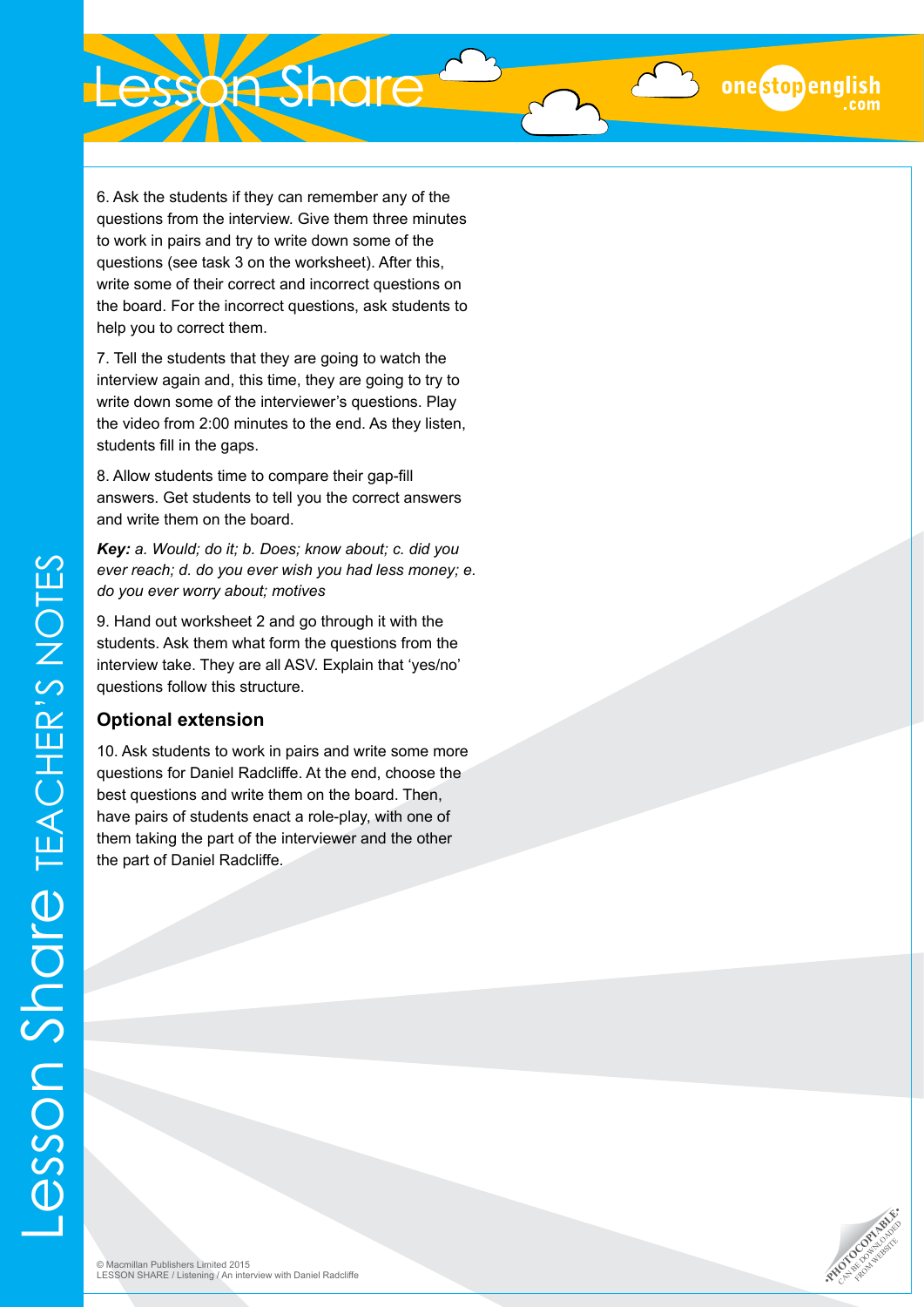# esson Share

#### **1. Talk to your classmate or teacher about the questions below.**

What do you know about Daniel Radcliffe?

What do you know about the Harry Potter movies?

Do you know the actor Michael Fassbender? If so, what do you know about him?

## **2. Watch the interview once and make brief notes under each of the headings below. Copy the link below to watch.**

\_\_\_\_\_\_\_\_\_\_\_\_\_\_\_\_\_\_\_\_\_\_\_\_\_\_\_\_\_\_\_\_\_\_\_\_\_\_\_\_\_\_\_\_\_\_\_\_\_\_\_\_\_\_\_\_\_\_\_\_\_\_\_\_\_\_\_\_\_\_\_\_\_\_\_\_\_\_\_ \_\_\_\_\_\_\_\_\_\_\_\_\_\_\_\_\_\_\_\_\_\_\_\_\_\_\_\_\_\_\_\_\_\_\_\_\_\_\_\_\_\_\_\_\_\_\_\_\_\_\_\_\_\_\_\_\_\_\_\_\_\_\_\_\_\_\_\_\_\_\_\_\_\_\_\_\_\_\_

\_\_\_\_\_\_\_\_\_\_\_\_\_\_\_\_\_\_\_\_\_\_\_\_\_\_\_\_\_\_\_\_\_\_\_\_\_\_\_\_\_\_\_\_\_\_\_\_\_\_\_\_\_\_\_\_\_\_\_\_\_\_\_\_\_\_\_\_\_\_\_\_\_\_\_\_\_\_\_ \_\_\_\_\_\_\_\_\_\_\_\_\_\_\_\_\_\_\_\_\_\_\_\_\_\_\_\_\_\_\_\_\_\_\_\_\_\_\_\_\_\_\_\_\_\_\_\_\_\_\_\_\_\_\_\_\_\_\_\_\_\_\_\_\_\_\_\_\_\_\_\_\_\_\_\_\_\_\_

\_\_\_\_\_\_\_\_\_\_\_\_\_\_\_\_\_\_\_\_\_\_\_\_\_\_\_\_\_\_\_\_\_\_\_\_\_\_\_\_\_\_\_\_\_\_\_\_\_\_\_\_\_\_\_\_\_\_\_\_\_\_\_\_\_\_\_\_\_\_\_\_\_\_\_\_\_\_\_ \_\_\_\_\_\_\_\_\_\_\_\_\_\_\_\_\_\_\_\_\_\_\_\_\_\_\_\_\_\_\_\_\_\_\_\_\_\_\_\_\_\_\_\_\_\_\_\_\_\_\_\_\_\_\_\_\_\_\_\_\_\_\_\_\_\_\_\_\_\_\_\_\_\_\_\_\_\_\_

\_\_\_\_\_\_\_\_\_\_\_\_\_\_\_\_\_\_\_\_\_\_\_\_\_\_\_\_\_\_\_\_\_\_\_\_\_\_\_\_\_\_\_\_\_\_\_\_\_\_\_\_\_\_\_\_\_\_\_\_\_\_\_\_\_\_\_\_\_\_\_\_\_\_\_\_\_\_\_ \_\_\_\_\_\_\_\_\_\_\_\_\_\_\_\_\_\_\_\_\_\_\_\_\_\_\_\_\_\_\_\_\_\_\_\_\_\_\_\_\_\_\_\_\_\_\_\_\_\_\_\_\_\_\_\_\_\_\_\_\_\_\_\_\_\_\_\_\_\_\_\_\_\_\_\_\_\_\_

[www.theguardian.com/film/video/2013/nov/22/daniel-radcliffe-video-interview](http://www.theguardian.com/film/video/2013/nov/22/daniel-radcliffe-video-interview)

#### **What does Daniel say about the following things?**

- smoking
- 'the Fassbender test'
- Harry Potter's hairy legs
- the fact that he is very rich

**3. Can you remember any of the interviewer's questions? Working with a classmate, write down some of the questions from memory.**

\_\_\_\_\_\_\_\_\_\_\_\_\_\_\_\_\_\_\_\_\_\_\_\_\_\_\_\_\_\_\_\_\_\_\_\_\_\_\_\_\_\_\_\_\_\_\_\_\_\_\_\_\_\_\_\_\_\_\_\_\_\_\_\_\_\_\_\_\_\_\_\_\_\_\_\_\_\_\_\_\_\_ \_\_\_\_\_\_\_\_\_\_\_\_\_\_\_\_\_\_\_\_\_\_\_\_\_\_\_\_\_\_\_\_\_\_\_\_\_\_\_\_\_\_\_\_\_\_\_\_\_\_\_\_\_\_\_\_\_\_\_\_\_\_\_\_\_\_\_\_\_\_\_\_\_\_\_\_\_\_\_\_\_\_ \_\_\_\_\_\_\_\_\_\_\_\_\_\_\_\_\_\_\_\_\_\_\_\_\_\_\_\_\_\_\_\_\_\_\_\_\_\_\_\_\_\_\_\_\_\_\_\_\_\_\_\_\_\_\_\_\_\_\_\_\_\_\_\_\_\_\_\_\_\_\_\_\_\_\_\_\_\_\_\_\_\_ \_\_\_\_\_\_\_\_\_\_\_\_\_\_\_\_\_\_\_\_\_\_\_\_\_\_\_\_\_\_\_\_\_\_\_\_\_\_\_\_\_\_\_\_\_\_\_\_\_\_\_\_\_\_\_\_\_\_\_\_\_\_\_\_\_\_\_\_\_\_\_\_\_\_\_\_\_\_\_\_\_\_ \_\_\_\_\_\_\_\_\_\_\_\_\_\_\_\_\_\_\_\_\_\_\_\_\_\_\_\_\_\_\_\_\_\_\_\_\_\_\_\_\_\_\_\_\_\_\_\_\_\_\_\_\_\_\_\_\_\_\_\_\_\_\_\_\_\_\_\_\_\_\_\_\_\_\_\_\_\_\_\_\_\_ \_\_\_\_\_\_\_\_\_\_\_\_\_\_\_\_\_\_\_\_\_\_\_\_\_\_\_\_\_\_\_\_\_\_\_\_\_\_\_\_\_\_\_\_\_\_\_\_\_\_\_\_\_\_\_\_\_\_\_\_\_\_\_\_\_\_\_\_\_\_\_\_\_\_\_\_\_\_\_\_\_\_



onestopen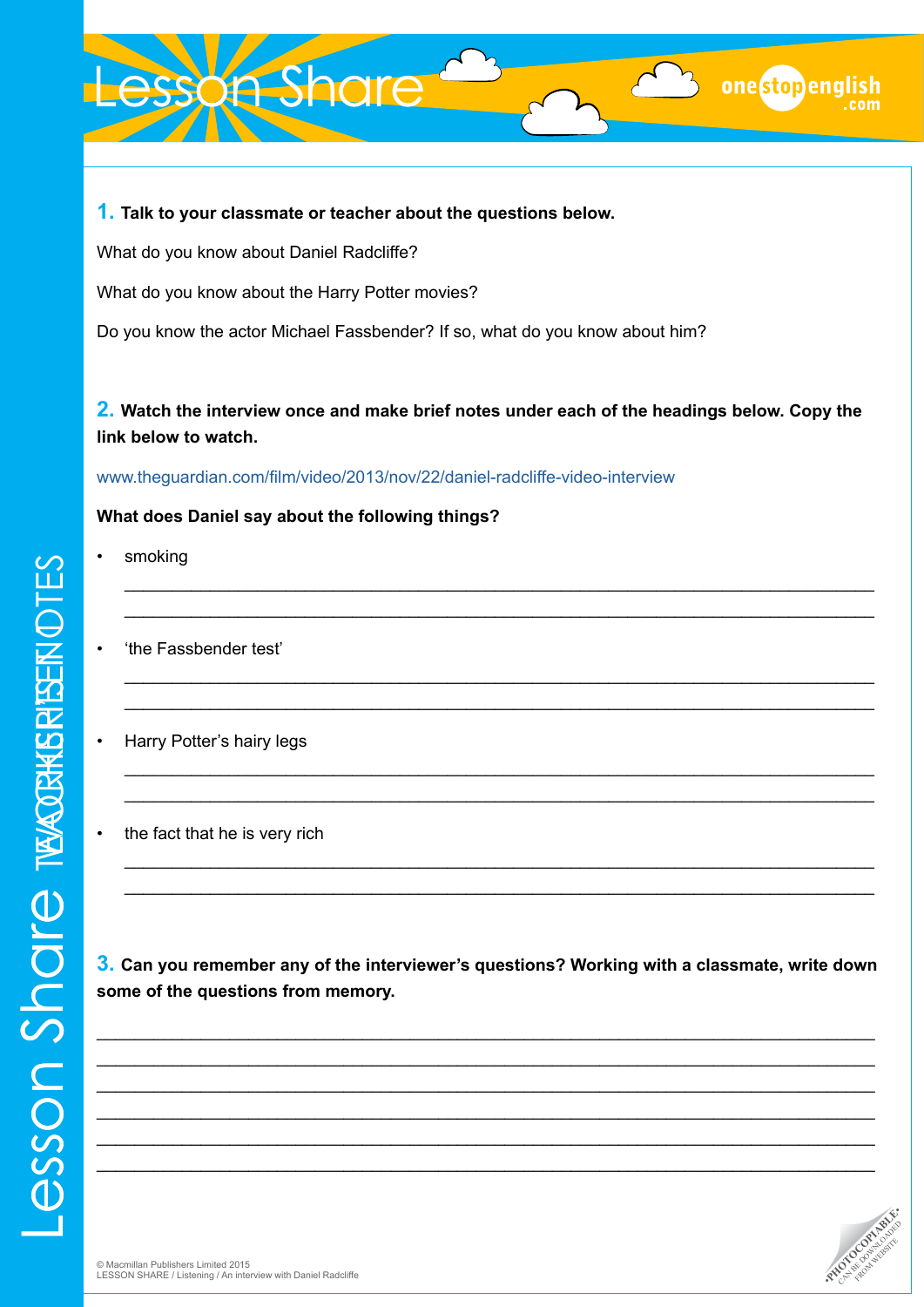esson Share onestopen **4. Now, watch the interview again. Try to complete the questions below from the interview. The approximate timings are given in brackets. a. (2:12) Daniel:** … you just ask yourself the question '\_\_\_\_\_\_\_\_\_\_\_\_\_\_\_\_\_\_ Michael Fassbender \_\_\_\_\_\_\_\_\_\_\_\_\_\_\_\_\_\_ \_\_\_\_\_\_\_\_\_\_\_\_\_\_\_\_\_\_?' Erm, and, and I do! **b. (2:40) Simon:** \_\_\_\_\_\_\_\_\_\_\_\_\_\_\_\_\_\_ Michael Fassbender \_\_\_\_\_\_\_\_\_\_\_\_\_\_\_\_\_\_ the Michael Fassbender test? **Daniel:** Erm, I don't think he does, no! **c. (2:50) Simon:** Dan, I'm just thinking as you're talking, looking at your hairy chest and hairy face, erm, \_\_\_\_\_\_\_\_\_\_\_\_\_\_\_\_\_\_ \_\_\_\_\_\_\_\_\_\_\_\_\_\_\_\_\_\_ \_\_\_\_\_\_\_\_\_\_\_\_\_\_\_\_\_\_ a stage where they said 'Dan, it looks as if you're getting a bit too hairy for Harry'? **Daniel:** On the second film, erm, there was a shot where, at the very end of the film, I have to hitch my trouser leg up to show that I'm not wearing any socks. And, at 12, my legs were way too hairy so they just said, like, no one's going to believe any 12 year old has that much hair on his legs, so they had to shave, like, two inches of hair just up from my ankle. **d. (3:40) Simon:** I know this is a slightly strange question but \_\_\_\_\_\_\_\_\_\_\_\_\_\_\_\_\_\_ \_\_\_\_\_\_\_\_\_\_\_\_\_\_\_\_\_\_ \_\_\_\_\_\_\_\_\_\_\_\_\_\_\_\_\_\_ \_\_\_\_\_\_\_\_\_\_\_\_\_\_\_\_\_\_ \_\_\_\_\_\_\_\_\_\_\_\_\_\_\_\_\_\_ \_\_\_\_\_\_\_\_\_\_\_\_\_\_\_\_\_\_ \_\_\_\_\_\_\_\_\_\_\_\_\_\_\_\_\_\_? **Daniel:** Erm, only because, only because, then, you would ask me about it less. **e. (4:30) Simon:** I mean, it happens with fame, anyway, but when, kind of, people know that someone's got a lot of money as well, \_\_\_\_\_\_\_\_\_\_\_\_\_\_\_\_\_\_ \_\_\_\_\_\_\_\_\_\_\_\_\_\_\_\_\_\_ \_\_\_\_\_\_\_\_\_\_\_\_\_\_\_\_\_\_ people's for befriending you, as well as the fact that you're an extremely lovely person? **Daniel:** Erm, no, because anybody who knows me, that is my friend, pretty much knows that I don't spend money.**PHOTOCOPIABLE**